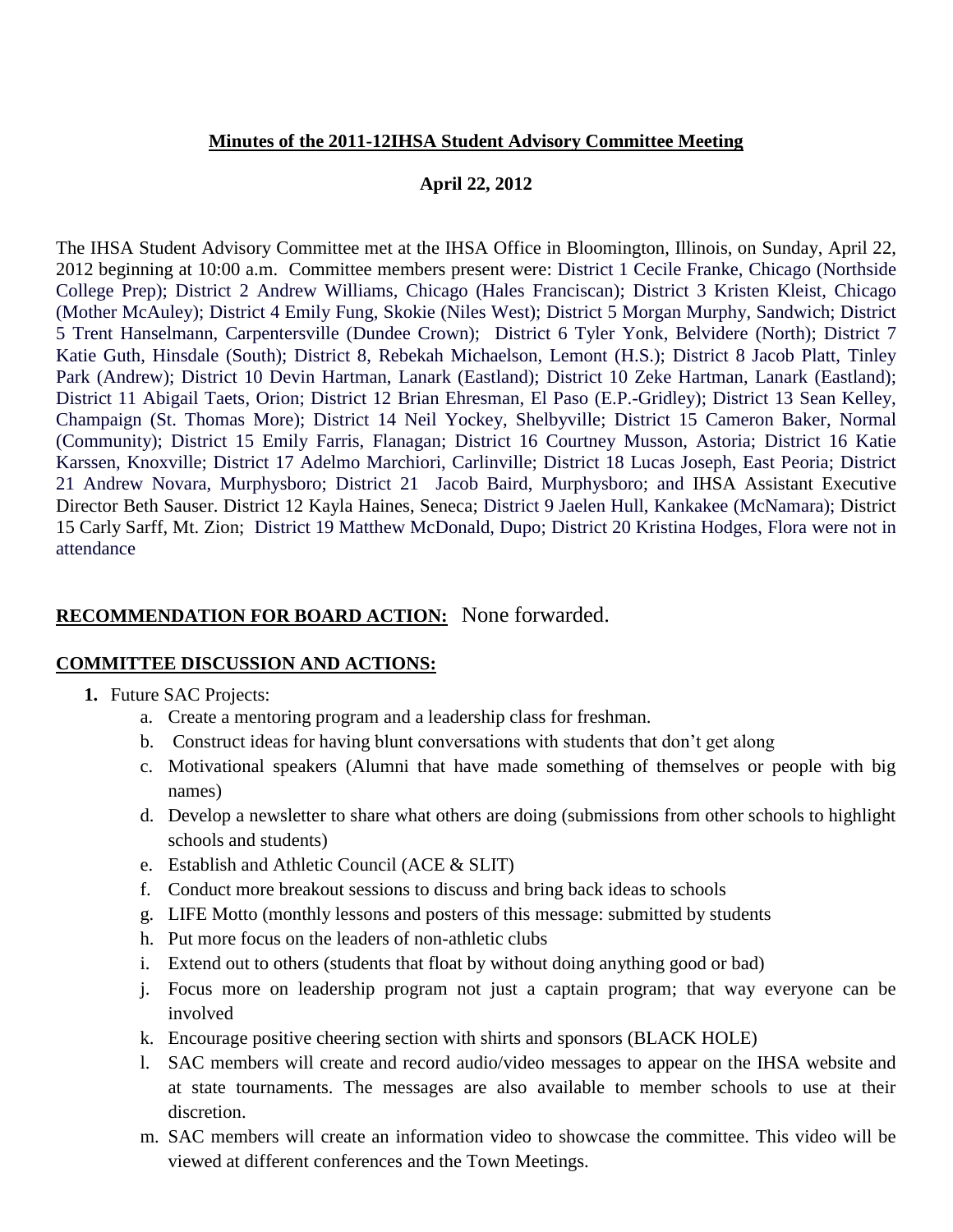- n. Create projects for member school students throughout the state to complete in order to benefit their school, conferences and communities. Allow schools to upload edited videos showing their work on the IHSA website.
- o. Interview coaches about the different aspects of leadership and their expectations. Show these videos on the IHSA website.
- p. Work with student councils throughout the state to implement leadership and sportsmanship programming.
- **2.** The committee reviewed the Leadership Conference program, the immediate feedback from participants and the March questionnaire. The following suggestions are for future leadership conferences:
	- a. Tie together all aspects in conference:
		- i. Incorporate the following activities between the groups:
			- 1. Games (pertaining to life skills)
			- 2. Role playing
			- 3. Skits
			- 4. Video presentation or the group creates a video
			- 5. Debate format
	- b. Communication:
		- i. Tag another topic with it
		- ii. Limited on how to incorporate student learning
		- iii. Address how communication fixes problems
		- iv. How to give, comprehend and follow instructions
	- c. Use of technology:
		- i. Social media use during the conference as part of participation
		- ii. Incorporate video or audio clips to help a quiet group talk and encourage participation during the session
	- d. Prepare more material for presenters to use as filler for left-over time in session.
	- e. Instructions to help prepare the student attendees:
		- i. Dress comfortably
		- ii. Clearly state conference goal for attendees: i.e. This conference is designed to help you become a better leader.
		- iii. Be prepared to exchange ideas, contribute to the group discussions and state your opinion
		- iv. Be prepared to interact the entire day
	- f.  $1<sup>st</sup>$  session modifications
		- i. Create better ice breakers.
		- ii. Keep everyone's attention throughout various activities and questions
		- iii. If utilizing a non-SAC student as a leader, invite them to 2 meetings prior to the conference
	- g. Assign more students together from the same school to a group
		- i. Five people from same school; minimum of two or three
	- h. T-shirts
		- i. Sell conference t-shirts for \$5.00
		- ii. Have schools create t-shirts to exchange with other schools
	- i. Instructions for Adult Moderators
		- i. Help fill in the awkward gaps
		- ii. Add your personal experience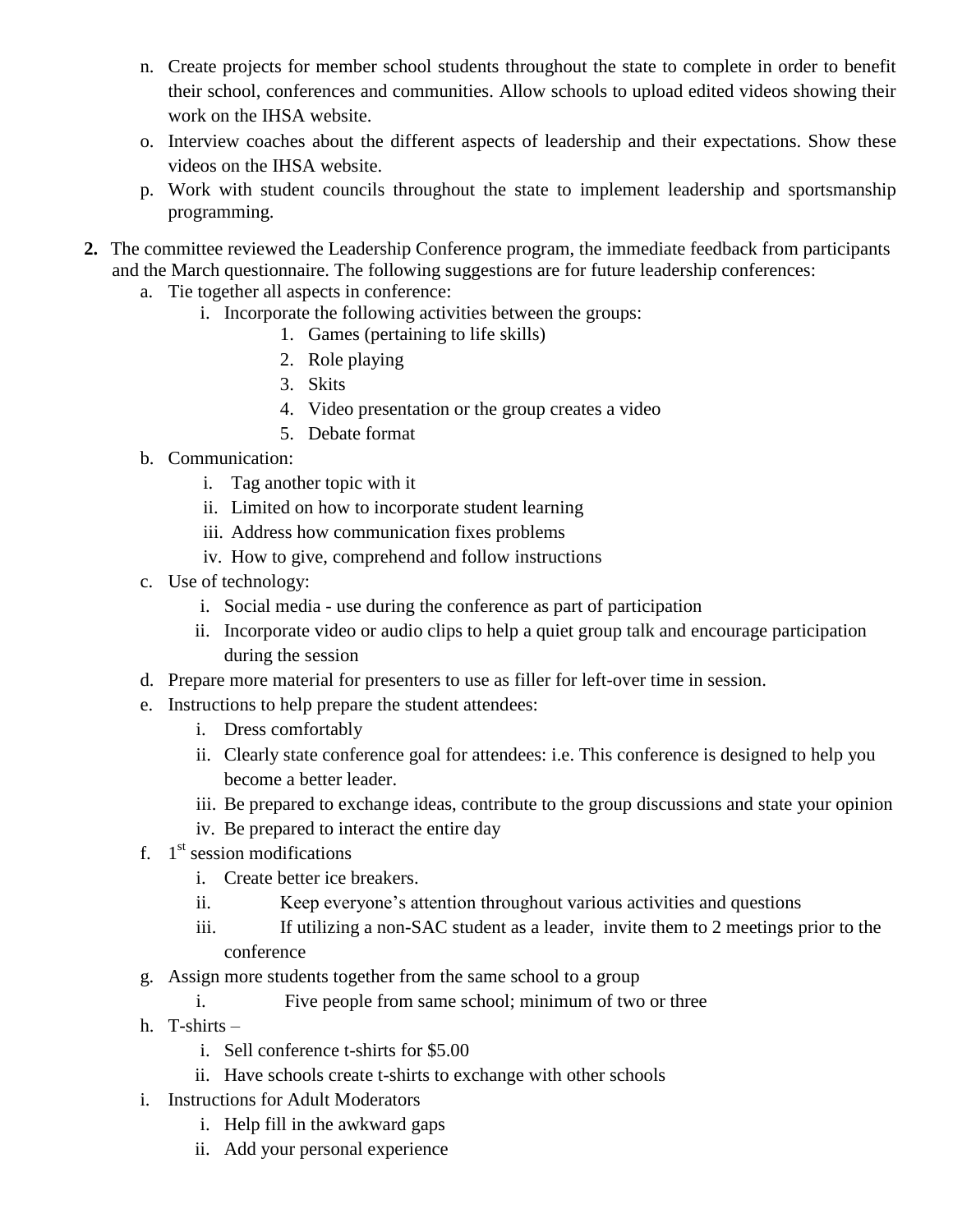- iii. Give instructions/tips to moderators on how to be vocal leaders
- iv. Be a lifeline to student moderators
- v. Lead by example
- j. Plan lunch break activities and giveaways
- k. Different ways to distribute the candy/prizes during the sessions
- l. Wrap-up session questions only lasted 5-10 minutes, and the schools need more guidance for their school meeting.
- **3.** Post videos on the website of students answering what leadership means to them. Utilize people from different schools, different sports and activities.
- **4.** The SAC link is difficult to find on the IHSA website and needs to be more accessible or prominent.
- **5.** During the meeting the SAC committee answered the following questions during a breakout session. The answers below will assist in creating information for posting. 1. What are the roles of parents during the season/during contests? 2. What behaviors are expected from parents/adults during a contest? 3. How captains can build relationships with teammates. 4. Expectations of a captain. 5. Create questions for college coaches and high school coaches from different athletic and activity teams.

Answers:

#### Group A

#1  $\&$  #2 What are the roles of parents/ adults during the season? Positive support Don't get too involved Cheer for your kid/not against others Let the coaches coach A parent is a **spectator** #3 Captains building relationships with teammates Be a teammate first Know your teammates on a personal level Be a teammate on and off the field #4 Expectations of a captain Be consistent Be a "Benevolent Dictator" Be the leader, not Mr. Nice guy #5 Questions for coaches What off-court qualities do you look for in a captain? What questions do you ask to determine a person's character? (During recruiting process) How do you select your captains? How do you keep the captains involved? How do you deal with obnoxious fans/parents? What effects would a bad leader have on your team?

### Group B

- 1. Roles of Parents:
	- a. Supportive
		- i. Being at events
		- ii. Encouragement at events
	- b. Don't be a critic
	- c. Good Listener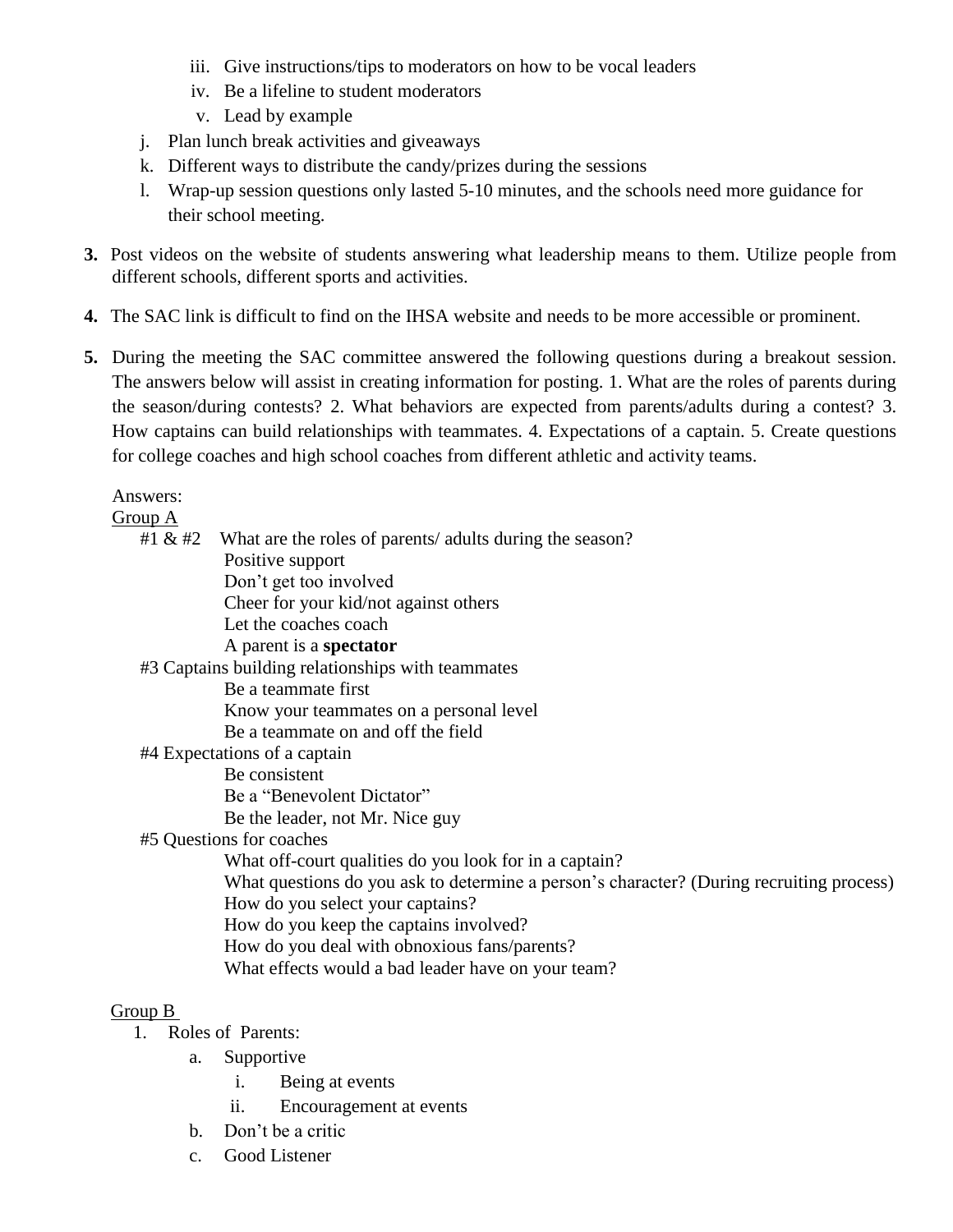- i. Especially after losses/disappointments
- d. Give time for players to calm down before offering advice/help
- e. Don't be a coach
- 2. Behaviors of Parents:
	- a. Be an image for the school
		- i. "You are an extension of the school."
	- b. Take own advice
		- i. Think before you speak
	- c. Check their parent-athlete contract
		- i. Not refs or coaches
		- ii. Respect decisions/calls
	- d. Be positive
	- e. Calm down before speaking to a coach
		- i. Wait until days after contest to talk about it
	- f. Don't talk about any other student but your own
		- i. Unless positive enforcement
- 3. Captains and building relationships
	- a. Team Dinner
		- i. Branch out from just their position: Interact with all members of the team
	- b. Be approachable
	- c. Be friends
		- i. Enjoy being with each other
		- ii. Include everyone
			- 1. Activities inside/outside of school
			- 2. Get to know everyone
	- d. Control trash talking
- 4. Expectations of a captain:
	- a. Motivator
	- b. Lead by example
		- i. Not necessarily vocal
		- ii. On and off the playing field
	- c. Hard-Worker
	- d. Go out on a limb
		- i. Go the extra mile
	- e. Not always on top
		- i. Become an equal
		- ii. "Stay grounded"
		- iii. Treat others how you want to be treated
	- f. Boost up others
	- g. Sometimes be the "Cheerleader"
- 5. Create questions for Coaches in videos (i.e. interview in a video and ask the following)
	- a. What do you look for in a leader?
	- b. What is sportsmanship to you?
	- c. How do you select team leaders (captains)?
	- d. How is the captain an extension of you?